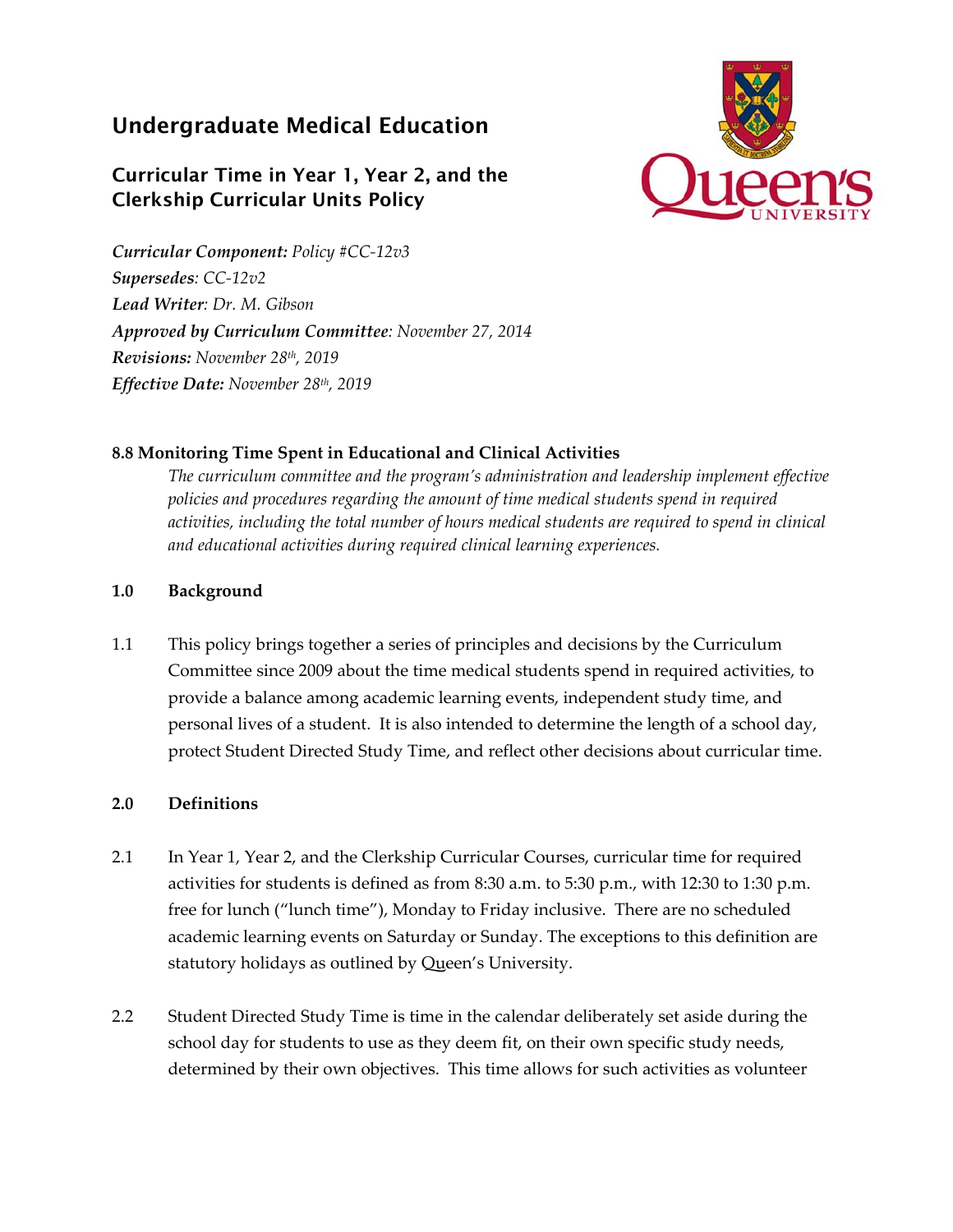work, service learning, First Patient Project, or any other independent study by students.

2.3 "Curricular learning events" are required learning activities for students that are part of a course, recognized by the Curriculum Committee. Types of learning events are defined by the Teaching and Learning Policy.

#### **3.0 Regulations**

- 3.1 Students will be granted a 10‐minute break for every 50 minutes of teaching.
- 3.2 No non-curricular events will be scheduled during curricular time.
- 3.3 In any given week, any one student should normally have a minimum of 8 hours of IL time, preferably in two 4‐hour contiguous blocks, or at minimum, at least one 4‐hour contiguous block, in addition to at least one 2‐hour block and two other hours. In four‐ day weeks, six hours of IL time are allotted where students should have at least one 4‐ hour block and 2 other hours in the week as IL time.
- 3.4 IL time will be protected, except in extenuating circumstances, so that nothing will be scheduled for students in those blocks. Extenuating circumstances (see procedures) must be approved by the relevant Year Director.
- 3.5 Lunch time is scheduled in addition to IL time.
- 3.6 Curricular events may not be scheduled during the student lunch hour.
- 3.7 Some curricular learning events such as those involving more than one cohort of students or students from other schools, may need to be scheduled outside of the school day. In this case, each event must be brought to Curriculum Committee for approval. If these are annual events, they must be brought back to Curriculum Committee for information purposes by the Year Director annually.
- 3.8 If a curricular learning event takes place outside of regular school day, students must have a reciprocal amount of IL time during the week in addition to the usual eight hours of IL time.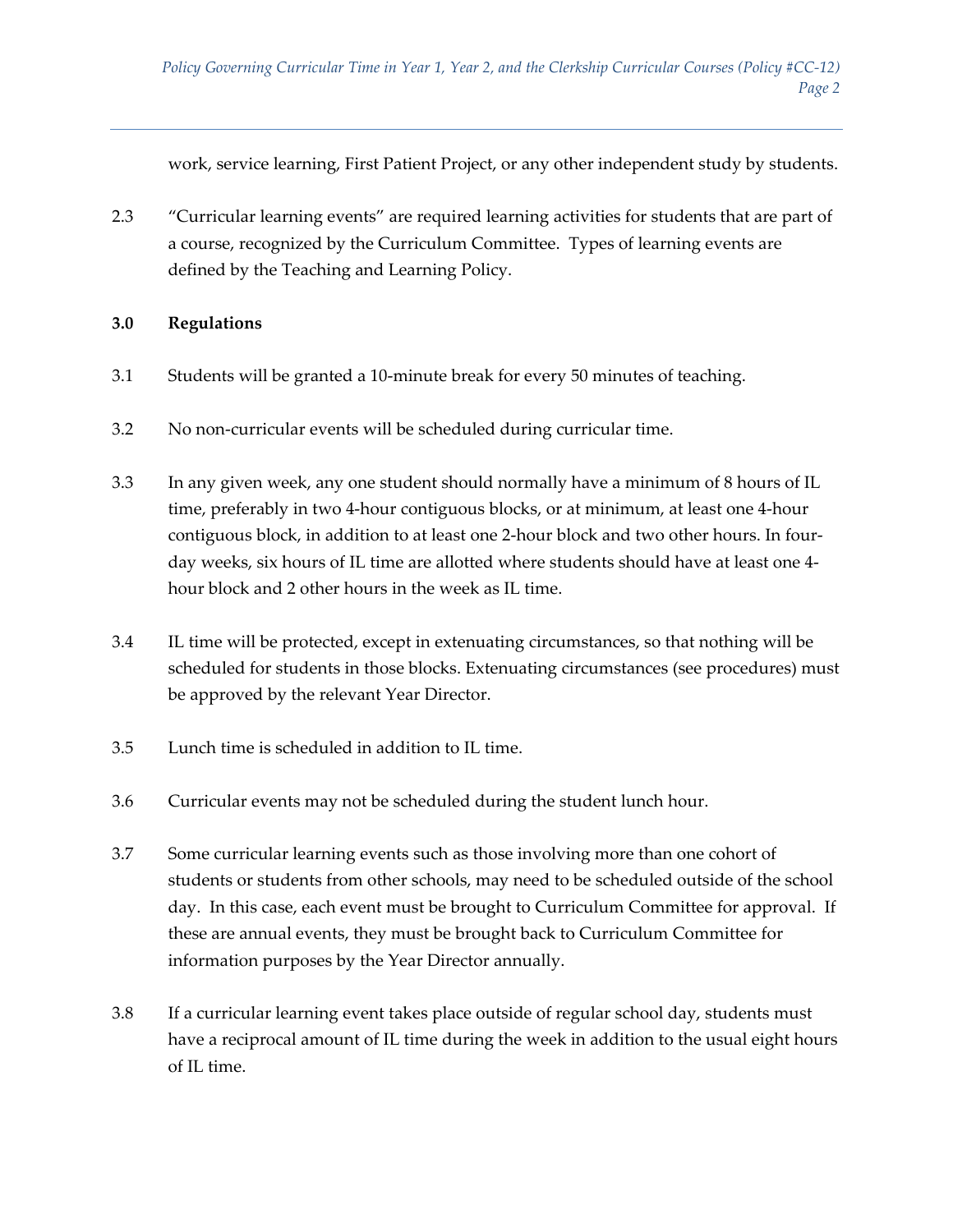### **4.0 Oversight and Monitoring**

- 4.1 The Year Directors, with the support of the Curricular Coordinators, are responsible for implementing and addressing challenges to the policy.
- 4.2 The Teaching, Learning and Innovation Committee will track and report on independent learning events as part of the current learning type tracking processes.
- 4.3 Concerns from students, teachers or administrative staff members regarding breaches of this policy should be brought to the attention of the Course Director, initially, and if not resolved satisfactorily, then to the Year Director for review and redress. Finally, appeals to Curriculum Committee may be made if there is disagreement with the Year Director.

# **5.0 Reporting**

5.1 A report of IL time in Pre-clerkship and the Clerkship Curricular Courses will be reviewed annually by the Year Directors and the Curriculum Committee as part of the Year Report. The Year report will also include data on when exceptions had to be made to the curricular time. Corrections will be made where necessary for the following academic year.

# **6.0 Procedure In Pre‐Clerkship and Clerkship Curricular Courses**

- 6.1 Scheduling is done by the Year Director in conjunction with Course Directors assisted by the Curricular Coordinators.
- 6.2 IL time will be scheduled for each week of curricular time.
- 6.3 With reference to 2.3, not all students will necessarily have the same 8 hours of IL time; it will vary according to small group schedules and individual schedules based on group work, labs, etc. However, each student should have 8 IL hours in almost all curricular weeks.
- 6.4 With Reference to 2.4, an extenuating circumstance might include a situation where a teacher was unable to teach due to extenuating circumstances (e.g. death in the family, unexpected clinical urgent clinical commitment, etc.) and a session had to be rescheduled and could not be accommodated at any other time. The Year director must